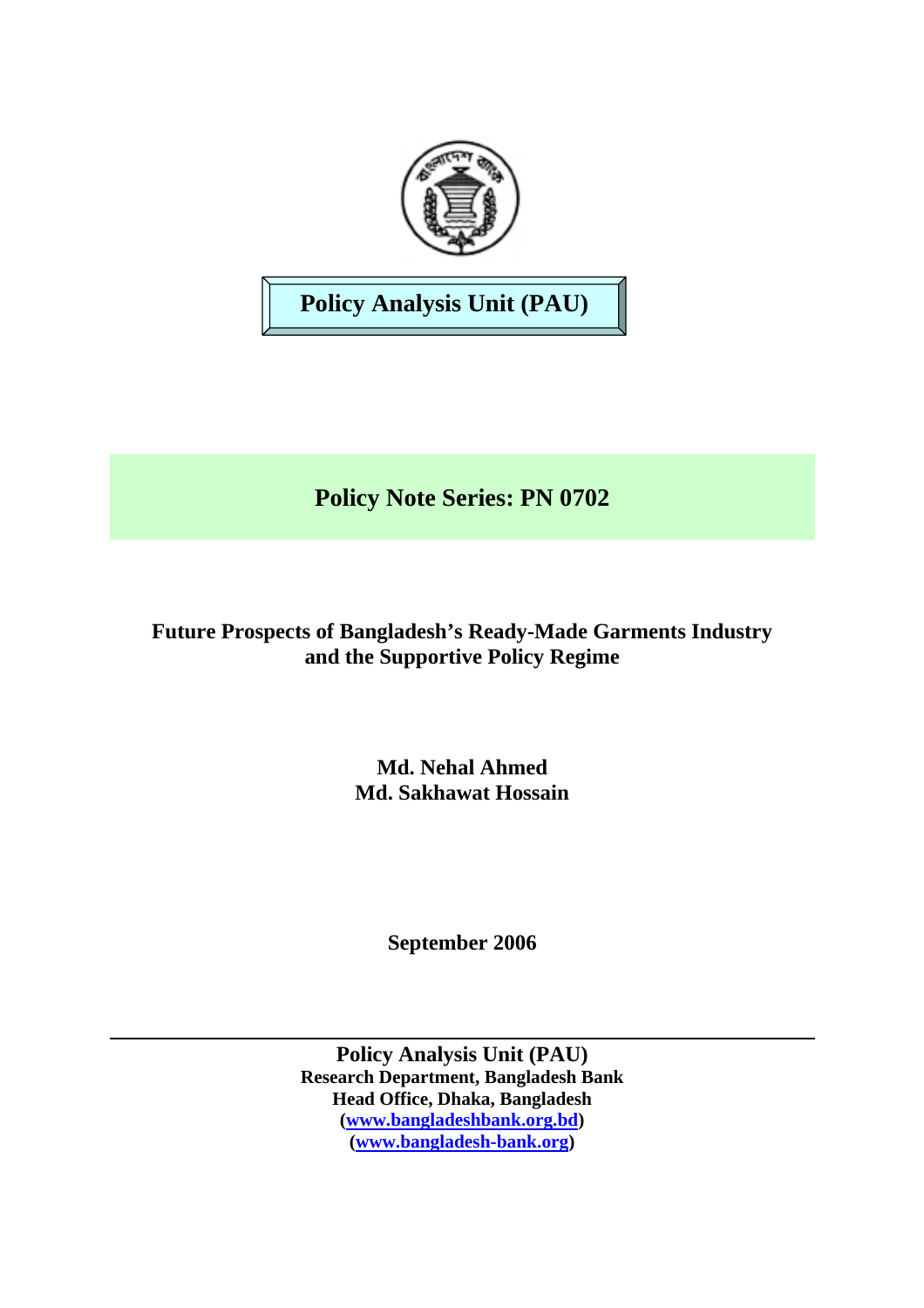

**Policy Analysis Unit\* (PAU)**

# **Policy Note Series: PN 0702**

# **Future Prospects of Bangladesh's Ready-Made Garments Industry and the Supportive Policy Regime**

**Md. Nehal Ahmed Md. Sakhawat Hossain** 

**Research Economist Policy Analysis Unit Research Department Bangladesh Bank** 

**September 2006** 

## **Copyright © 2006 by Bangladesh Bank**

*\* The Bangladesh Bank (BB), in cooperation with the World Bank Institute (WBI), has formed the Policy Analysis Unit (PAU) within its Research Department in July 2005. The aim behind this initiative is to upgrade the capacity for research and policy analysis at BB. As part of its mandate PAU will prepare and publish, among other, several Policy Notes on macroeconomic issues every quarter. The precise topics of these Notes are chosen by the Resident Economic Adviser in consultation with the senior management of the Bangladesh Bank. These papers are primarily intended as background documents for the policy guidance of the senior management of BB. Neither the Board of Directors nor the management of the Bangladesh Bank, nor WBI, nor any agency of the Government of Bangladesh or the World Bank Group necessarily endorses any or all of the views expressed in these papers. The latter reflect the judgment based on professional analysis carried out by the staff of the Policy Analysis Unit, and hence the usual caveat as to the veracity of research reports applies.* 

*[An electronic version of this paper is available at [www.bangladeshbank.org.bd\]](http://www.bangladeshbank.org.bd/research/pau.html)*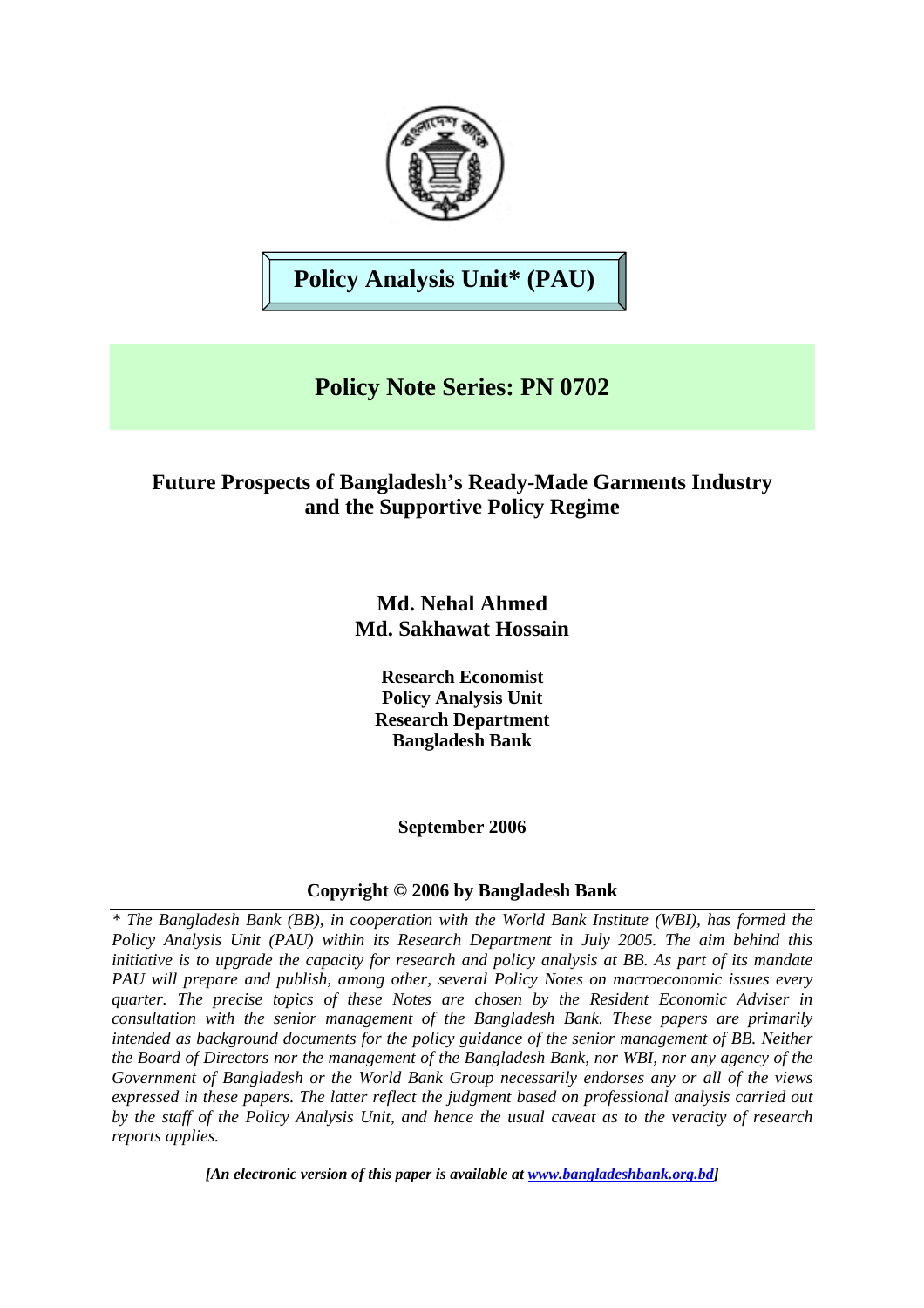# **Future Prospects of Bangladesh's Ready-Made Garments Industry and the Supportive Policy Regime**

**Md. Nehal Ahmed**[∗](#page-2-0)  **and Md. Sakhawat Hossain**[∗](#page-3-0)

#### **Abstract**

*Emergence of the global market has heightened the role of trade in world economy and made industrialization as an integral system of global trade and production. Bangladesh economy at present is more globally integrated than at any time in the past. The MFA phase-out will lead to more efficient global realignments of the textile and clothing industry. After the introduction of Agreement on Textile and Clothing (ATC), the RMG industry of Bangladesh is facing new and unique challenges. The paper attempts to identify the prospects of RMG industry in the post-MFA period by analyzing the current scenario along with different policy measures and the available options in order to be more competitive in the new regime. The phase out was expected to have a negative impact on the economy of Bangladesh. But recent data reveals that Bangladesh absorbed the shock successfully and indeed RMG exports grew significantly. Due to a number of steps taken by the industry (e.g., successful in diversifying products and markets, increased backward integration, high level of investment, and supportive policy regime), Bangladesh still remains competitive in RMG exports even in this post phase-out period. But much more needs to be done (e.g., removal of structural impediments, establishment of training and research institute, sharing of knowledge and technology) in order to maintain the competitiveness in the global RMG market.* 

 $\overline{a}$ 

<span id="page-2-0"></span>Research Economist, Policy Analysis Unit (PAU), Research Department, Bangladesh Bank. The authors would like to acknowledge Prof. Syed M. Ahsan, World Bank Institute (WBI) Resident Economic Adviser at the Bangladesh Bank for his excellent guidance, valuable suggestions and helpful comments. The authors are also highly grateful to Dr. Md. Akhtaruzzaman, Senior Research Economist, PAU, Research department, Bangladesh Bank for his experienced and constructive suggestions.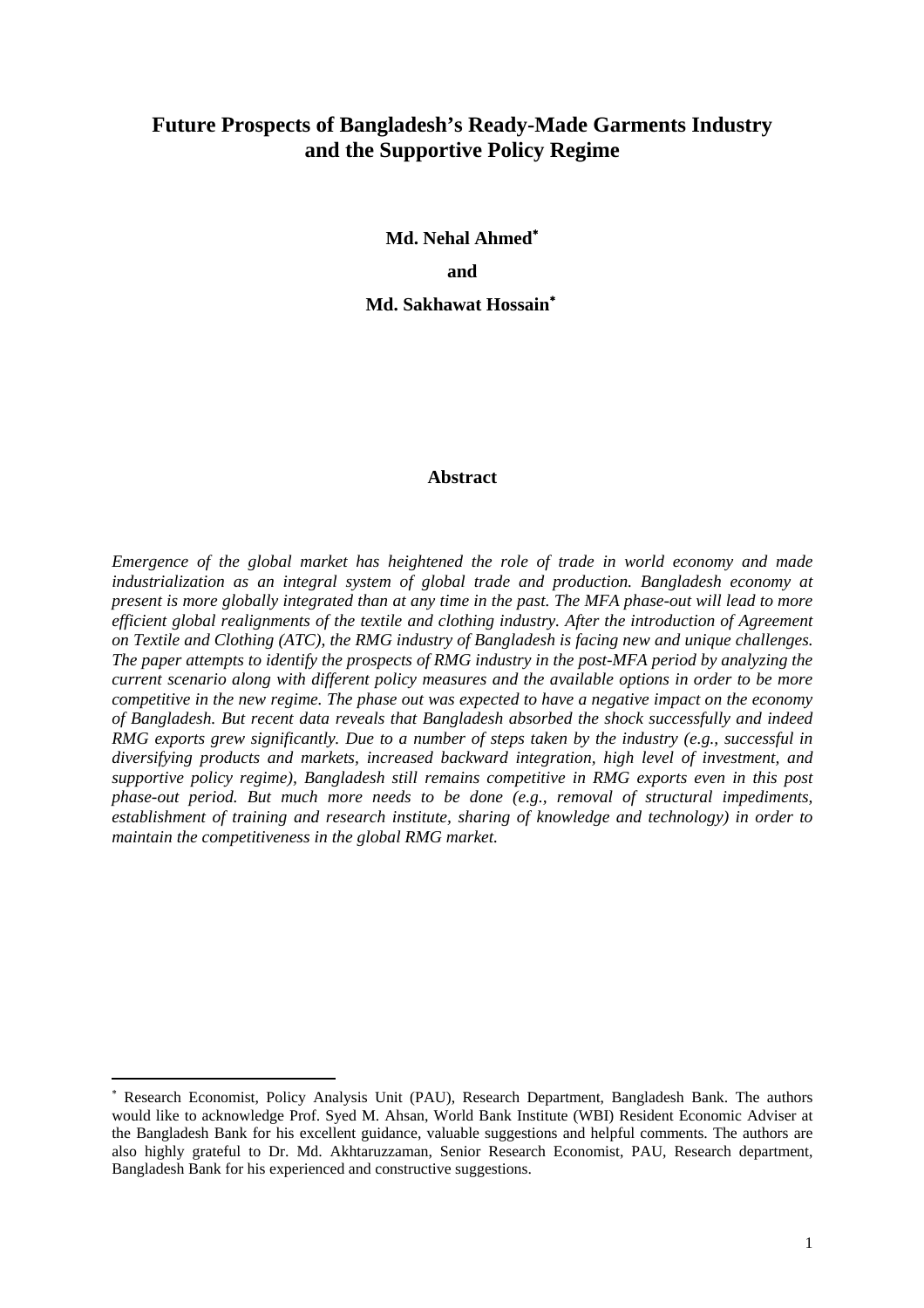# **Introduction**

The Ready-Made Garments (RMG) industry occupies a unique position in the Bangladesh economy. It is the largest exporting industry in Bangladesh, which experienced phenomenal growth during the last 20 years. By taking advantage of an insulated market under the provision of Multi Fibre Agreement (MFA) of GATT, it attained a high profile in terms of foreign exchange earnings, exports, industrialization and contribution to GDP within a short span of time. The industry plays a key role in employment generation and in the provision of income to the poor. Nearly two million workers are directly and more than ten million inhabitants are indirectly associated with the industry. Over the past twenty years, the number of manufacturing units has grown from 180 to over 3600. The sector has also played a significant role in the socio-economic development of the country.

The Agreement on Textile and Clothing (ATC) introduced in 1994, aimed at bringing textiles and clothing within the domain of WTO rules by abolishing all quotas by the end of 2004. It provides an adjustment period of 10 years, so that countries affected by the MFA could take the necessary steps to adjust to the new trading environment. Liberalization of trade following the Uruguay Round agreement presents opportunities as well as challenges for a developing country like Bangladesh in RMG sector. In the Post-Uruguay Round period, traditional instruments of trade policy such as tariffs, quotas, and subsidies will become less feasible and less relevant. In a liberalized trade regime, competition among textiles and clothing exporting countries is likely to become intense. The objective of this paper is to identify the prospects of RMG industry after the MFA phase out by analyzing the current scenario along with different policy measures and the available options in order to be more competitive in the new regime.

## **Contribution of the RMG Industry**

RMG business started in the late 70s as a negligible non-traditional sector with a narrow export base and by the year 1983 it emerged as a promising export earning sector; presently it contributes around 75 percent of the total export earnings. Over the past one and half decade, RMG export earnings have increased by more than 8 times with an exceptional growth rate of 16.5 percent per annum. In FY06, earnings reached about 8 billion USD, which was only less than a billion USD in FY91. Excepting  $FY02$ , the industry registered significant positive growth throughout this period.<sup>[1](#page-3-0)</sup>



Figure 1: Trend of RMG Export Volume, Export Growth and Contribution to GDP

*Source: Export Promotion Bureau (EPB) and Economic Trends, Bangladesh Bank* 

<span id="page-3-0"></span> $\overline{a}$ <sup>1</sup> The negative growth in FY02 was most likely the outcome of the worldwide effects of September 11, 2001.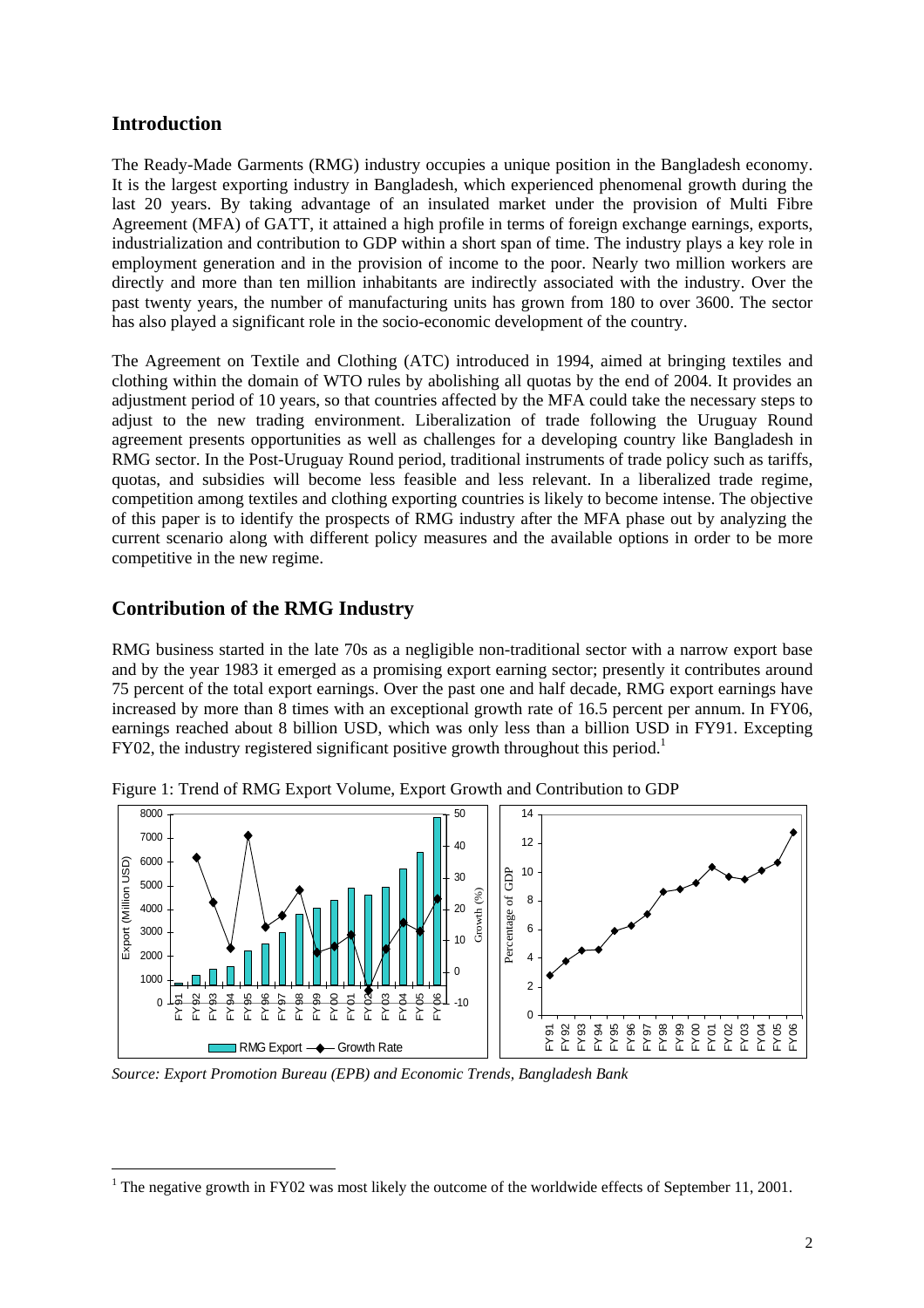In terms of GDP, RMG's contribution is highly remarkable; it reaches 13 percent of GDP which was only about 3 percent in FY91. This is a clear indication of the industry's contribution to the overall economy. It also plays a pivotal role to promote the development of other key sectors of the economy like banking, insurance, shipping, hotel, tourism, road transportation, railway container services, etc. A 1999 study found the industry supporting approximately USD 2.0 billion worth of economic activities (Bhattacharya and Rahman), when the value of exports stood at a little over USD 4.0 billion.

One of the key advantages of the RMG industry is its cheap labour force, which provides a competitive edge over its competitors. The sector has created jobs for about two million people of which 70 percent are women who mostly come from rural areas. The sector opened up employment opportunities for many more individuals through direct and indirect economic activities, which eventually helps the country's social development, woman empowerment and poverty alleviation.

# **Prospects of the RMG Industry**

Despite many difficulties faced by the RMG industry over the past years, it continued to show its robust performance and competitive strength. The resilience and bold trend in this MFA phase-out period partly reflects the imposition of 'safeguard quotas' by US and similar restrictions by EU administration on China up to 2008, which has been the largest supplier of textiles and apparel to USA. Other factors like price competitiveness, enhanced GSP facility, market and product diversification, cheap labour, increased backward integration, high level of investment, and government support are among the key factors that helped the country to continue the momentum in export earnings in the apparel sector. Some of these elements are reviewed below.

#### *Market Diversification*

Bangladeshi RMG products are mainly destined to the US and EU. Back in 1996-97, Bangladesh was the  $7<sup>th</sup>$  and  $5<sup>th</sup>$  largest apparel exporter to the USA and European Union respectively. The industry was successful in exploring the opportunities in markets away from EU and US. In FY06, a successful turnaround was observed in exports to third countries, which having a negative growth in FY05 rose three-fold in FY06, which helped to record 23.1 percent overall export growth in the RMG sector. It is anticipated that the trend of market diversification will continue and this will help to maintain the growth momentum of export earnings. At the same time a recent WTO review points out that Bangladesh has not been able to exploit fully the duty free access to EU that it enjoys. While this is pointed out to be due to stringent rules of origin (ROO) criteria, the relative stagnation in exports to EU requires further analysis.

| Year      | <b>Export Share to</b> | <b>Export Share to</b>    | <b>Combined Share of</b> | <b>Export Share of Other</b> |  |
|-----------|------------------------|---------------------------|--------------------------|------------------------------|--|
|           | <b>USA</b>             | <b>European Countries</b> | USA & EU $(\%)$          | Countries $(\% )$            |  |
| 2001-2002 | 42.67                  | 55.43                     | 98.10                    | 1.90                         |  |
| 2002-2003 | 38.02                  | 57.12                     | 95.14                    | 4.86                         |  |
| 2003-2004 | 28.64                  | 65.42                     | 94.06                    | 5.94                         |  |
| 2004-2005 | 30.64                  | 64.24                     | 94.88                    | 5.12                         |  |
| 2005-2006 | 33.67                  | 4977                      | 83.43                    | 16.57                        |  |

Table 1: Region-wise Share of RMG Export

*Source: Bangladesh Bank Quarterly*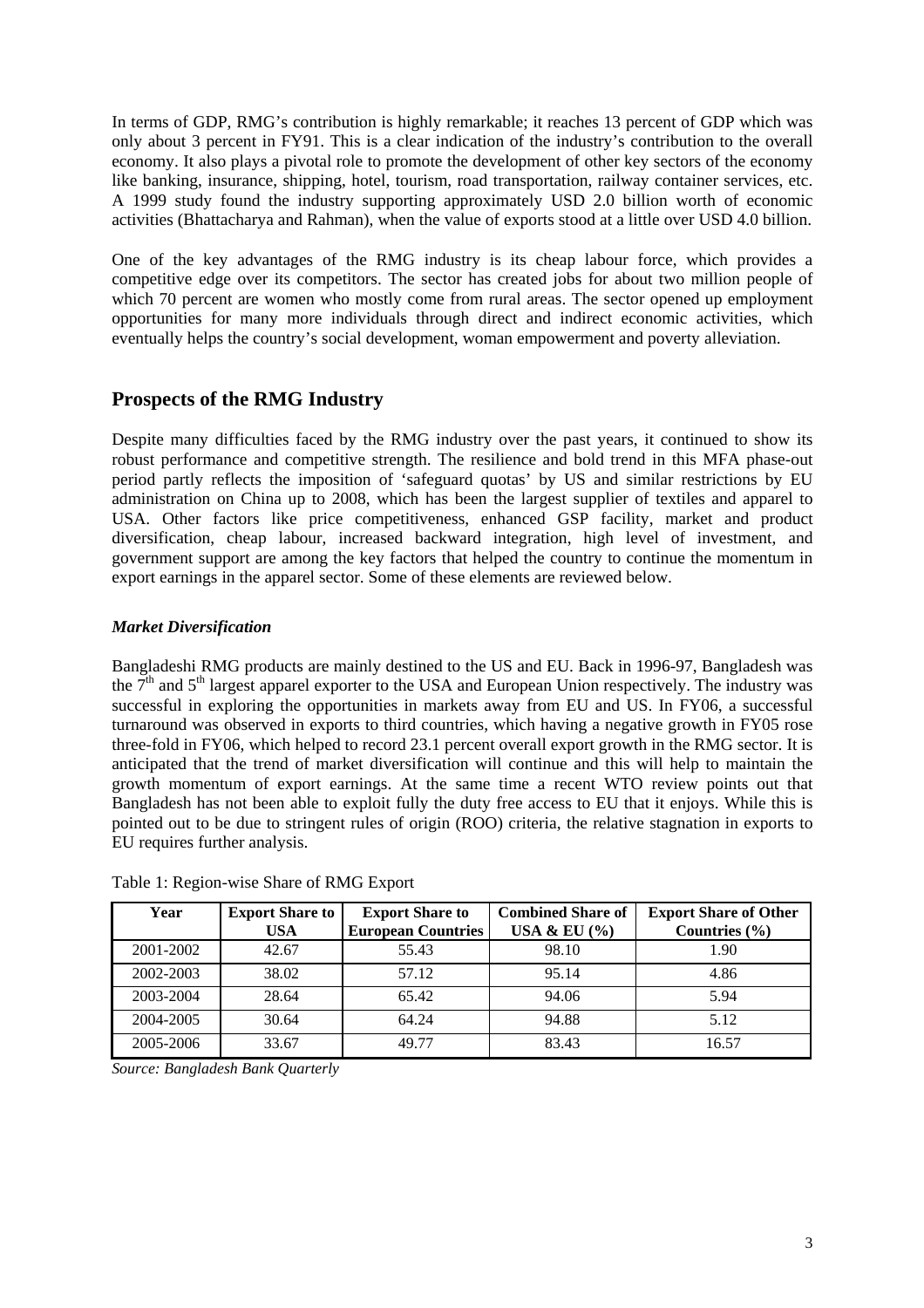#### *Product Diversification*

The growth pattern of RMG exports can be categorized into two distinct phases. During the initial phase it was the woven category, which contributed the most. Second phase is the emergence of knitwear products that powered the recent double digit (year-on-year) growth starting in FY04.

| $\tilde{\phantom{a}}$ |       |          |                         |  |  |  |
|-----------------------|-------|----------|-------------------------|--|--|--|
| Year                  | Woven | Knitwear | <b>Total RMG Export</b> |  |  |  |
| 2002-03               | 4.28  | 13.34    | 7.16                    |  |  |  |
| 2003-04               | 8.59  | 29.88    | 15.76                   |  |  |  |
| 2004-05               | 1.70  | 31.26    | 12.87                   |  |  |  |
| 2005-06               | 13.50 | 35.38    | 23.11                   |  |  |  |

Table 2: Growth Pattern of Woven and Knitwear Categories

*Source: Export Promotion Bureau (EPB)*

In the globalized economy and ever-changing fashion world, product diversification is the key to continuous business success. Starting with a few items, the entrepreneurs of the RMG sector have also been able to diversify the product base ranging from ordinary shirts, T-shirts, trousers, shorts, pajamas, ladies and children's wear to sophisticated high value items like quality suits, branded jeans, jackets, sweaters, embroidered wear etc. It is clear that value addition accrues mostly in the designer items, and the sooner local entrepreneurs can catch on to this trend the brighter be the RMG future.

| Table 3: Export Performance of Different Apparel Items |  |
|--------------------------------------------------------|--|
|--------------------------------------------------------|--|

|         |              |                |                |                 | (in Million USD) |
|---------|--------------|----------------|----------------|-----------------|------------------|
| Year    | <b>Shirt</b> | <b>Jackets</b> | <b>T-Shirt</b> | <b>Trousers</b> | <b>Sweater</b>   |
| 2000-01 | 1067.22      | 570.33         | 593.87         | 652.44          | 474.04           |
| 2001-02 | 871.22       | 412.34         | 546.28         | 636.61          | 517.83           |
| 2002-03 | 1019.88      | 464.51         | 642.62         | 643.66          | 578.38           |
| 2003-04 | 1116.57      | 364.78         | 1062.11        | 1334.85         | 616.31           |
| 2004-05 | 1053.34      | 430.28         | 1349.71        | 1667.72         | 893.12           |
| 2005-06 | 1056.87      | 408.97         | 1781.51        | 2165.25         | 1042.61          |

*Source: Export Promotion Bureau (EPB)*

#### *Backward Integration*

RMG industry in Bangladesh has already proved itself to be a resilient industry and can be a catalyst for further industrialization in the country. However, this vital industry still depends heavily on imported fabrics. After the liberalization of the quota regime some of the major textile suppliers Thailand, India, China, Hong Kong, Indonesia and Taiwan increased their own RMG exports.





*Source: Foreign Exchange Policy Department (FEPD), Bangladesh Bank*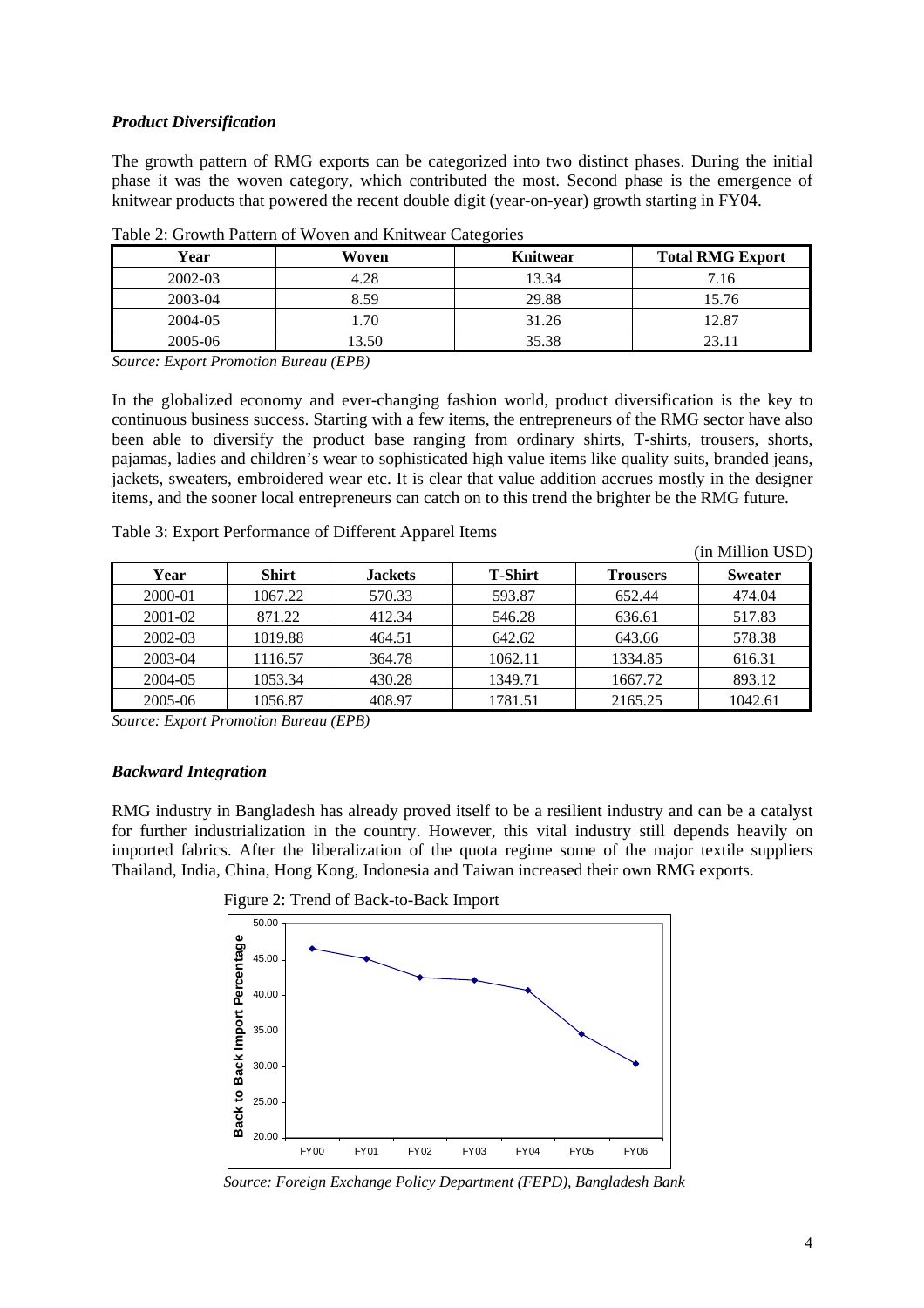If Bangladesh wants to enjoy increased market access created by the global open market economy it has no alternative but to produce textile items competitively at home through the establishment of backward linkage with the RMG industry. To some extent the industry has foreseen the need and has embarked on its own capacity building. The trend of back-to-back import has been declining over the years implying a rising contribution of domestic value addition (Figure 2). This is an optimistic indication that a well equipped and modern backward linkage industry may well prove cost effective and thus helping Bangladesh to meet the challenges in the post-MFA era.

#### *Flow of Investment*

It is plausible that domestic entrepreneurs alone may not be able to develop the textile industry by establishing modern mills with adequate capacity to meet the growing RMG demand. It is important to have significant flow of investment both in terms of finance and technology. Figure 3 indicates that the investment outlook in this sector is encouraging, although the uncertainties before the MFA phaseout period caused a sluggish investment scenario. In part the momentum in the post-MFA phase-out period is indicative of the efforts underway towards capacity building through backward integration. This is evident in the pace of lending to the RMG sector and in the rising import share of RMG related machinery. However further progress would be necessary to improve and sustain competitiveness on a global scale.

Figure 3: Trend of Total Lending and Capital Machinery Import in the Apparel Industry



*Note: The first figure indicates the total RMG lending as percentage of total lending while the second one represents the import of textile and garments related capital machinery as percentage of total import of the country.* 

*Source: Schedule Bank Statistics (SBS) and Foreign Exchange Policy Department (FEPD), Bangladesh Bank* 

#### *A Supportive Policy Regime*

Government of Bangladesh has played an active role in designing policy support to the RMG sector that includes back-to-back L/C, bonded warehouse, cash incentives, export credit guarantee scheme, tax holiday and related facilities. At present government operates a cash compensation scheme through which domestic suppliers to export-oriented RMG units receive a cash payment equivalent to 5 percent of the net FOB value of exported garments. The FY04 budget also lowered the corporate income tax rate for the RMG industry from 30 to 10 percent for the period up to June 30, 2006. From FY05 the tax regime has been further changed, and a 0.25 percent tax at source will be deducted from the value of the export proceeds of Woven and Knitwear category. At the same time, income tax rate for textile manufacturers were reduced to 15 percent from its earlier level for the period up to June 30, 2008. The reduced tax rates and other facilities are likely to have a positive impact on the RMG sector.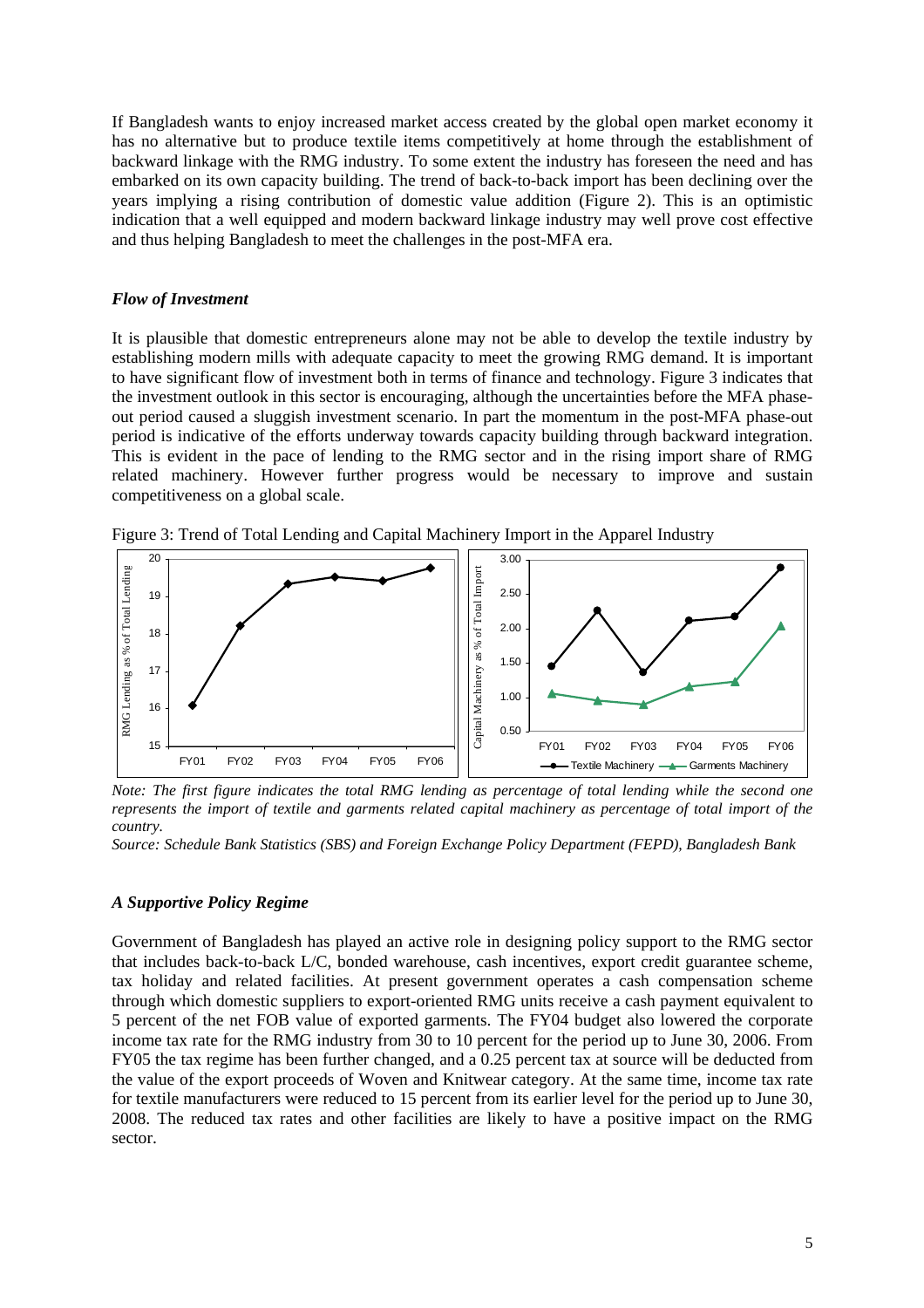#### *Lead Time*

'Lead time' is a crucial factor maintaining export competitiveness. Bangladesh happens to feature the longest lead time in the RMG world. The lead time for Bangladesh is 120 days on an average, while the corresponding period for Sri Lanka is about 19-45 days and for India it is only about 12 days. Various factors like the distance from major markets, importation of raw materials, port congestion, strikes, poor roads, etc. are some of the factors responsible for this. At present the fashion seasons are becoming short with a changing trend, it would not be possible to compete if the lead time extends beyond 30-40 days. Therefore, bringing down the 'lead time' to about 30-40 days is a major challenge for the country's RMG sector. Clearly more business can be captured only if the lead time could be improved.

#### *Infrastructural Impediments*

The existence of sound infrastructural facilities is a prerequisite for economic development. In Bangladesh, continuing growth of the RMG sector is dependent on the development of a strong backward linkage in order to reduce the lead time. However, other factors constraining competitiveness of Bangladesh's RMG exports included the absence of adequate physical infrastructure and utilities (e.g., transportation, telecommunication, stable power supply, efficient seaport, political tolerance, quality control and a smoothly functioning bureaucracy). According to a recent World Bank-IFC publication (2006) records that a businessman in Bangladesh needs 35 days to export and incurs USD 902 per container, whereas his counterpart in India requires 27 days and spends USD 864 per container. The comparable figures for Pakistan, Sri Lanka and Vietnam are 24 days and USD 996, 25 days and USD 797, and 35 days and USD 701, respectively.

#### *Labour Productivity*

The productive efficiency of labour is more important determinant for gaining comparative advantage than the physical abundance of labour. In Bangladesh, the garment workers are mostly women with little education and training. The employment of an uneven number of unskilled labours by the garment factories results in low productivity and comparatively more expensive apparels. Bangladesh labour productivity is known to be lower when compared with that of Sri Lanka, South Korea and Hong Kong SAR. Bangladesh must look for ways to improve the productivity of its labour force if it wants to compete regionally if not globally.

#### *Cheap Labour Force*

The strength of a firm depends on its specific comparative advantages, which its competitors do not possess. To date the local industry has flourished in spite of the challenges cited above (e.g., lead time, infrastructure, and bureaucratic red tape) on the back of cheap female labour. The wages paid to RMG workers in Bangladesh are the lowest even by the South Asian regional standard. Figure 4 illustrates the comparative average hourly wages in apparel industry of selected developed and developing countries.





*Source: ILO, 2003 and CPD Occasional Paper Series*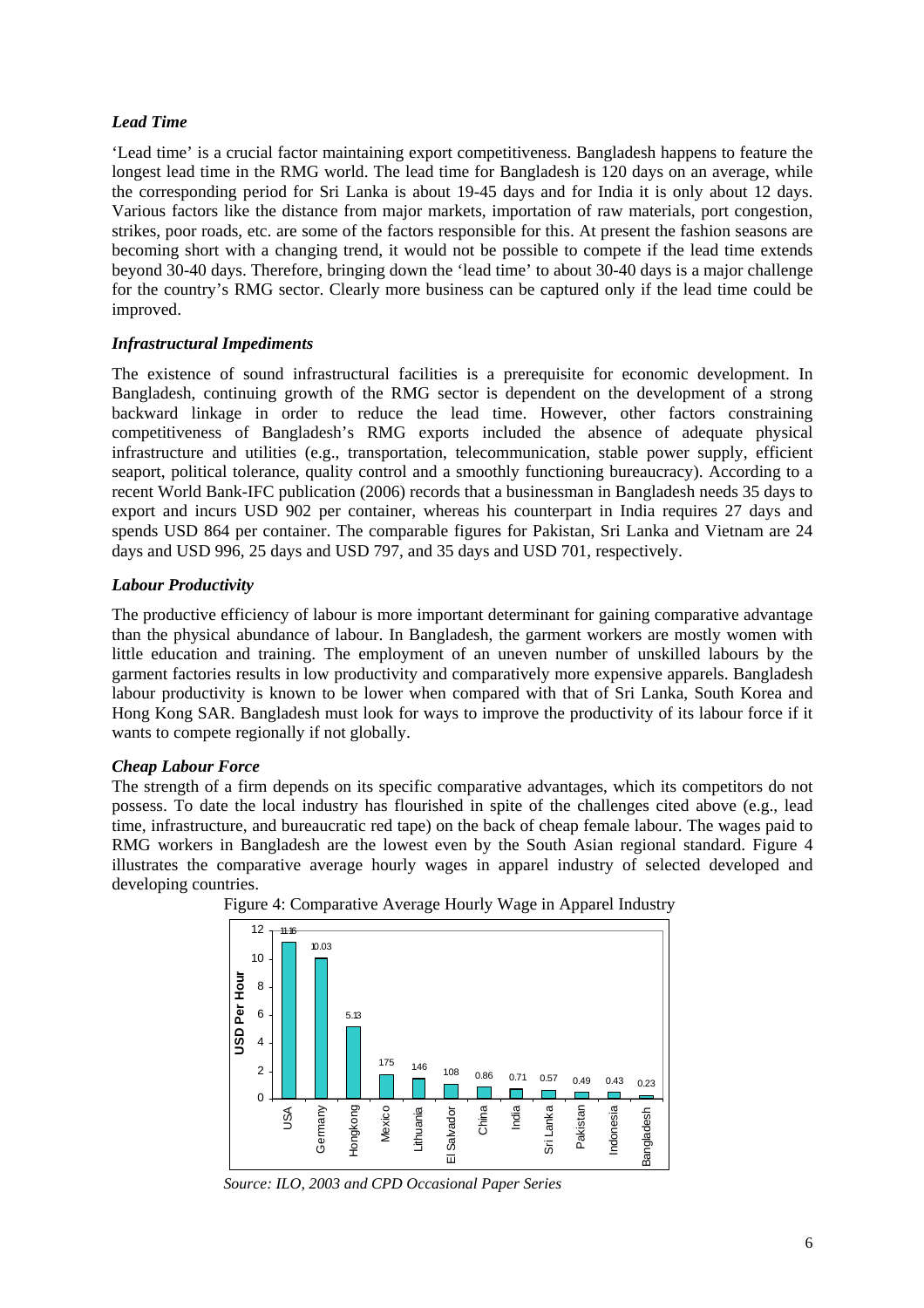#### *Research and Training*

The country has no dedicated research institute related to the apparel sector. RMG is highly fashion oriented and constant market research is necessary to become successful in the business. Here India has had a head start and Mumbai and Delhi are on line to become fashion centres on a global scale. At present whatever design work is done in the country, these are mostly carried out with foreign workers and experts. BGMEA has already established an institute which offers bachelor's degree in fashion designing and BKMEA is planning on setting up a research and training institute. These and related initiatives need encouragement possibly intermediated by donor-assisted technology and knowledge transfer. A facilitating public sector role can be very relevant here.

## **Conclusion and Recommendations**

Bangladesh economy at present is more globally integrated than at any time in the past. The MFA phase-out will lead to more efficient global realignments of the textile and clothing industry. The phase out was expected to have negative impact on the economy of Bangladesh. Recent data reveals that Bangladesh absorbed the shock successfully and indeed RMG exports grew significantly both in FY05 and (especially) in FY06. Due to a number of steps taken by the industry, Bangladesh still remains competitive in RMG exports even in this post phase-out period.

Cheap labour is no longer seen to be a mainstay of comparative advantage. The need for establishing strong backward linkage was appropriately realized and accordingly necessary steps were taken by all quarters of the RMG industry, which has been reflected in the decreased pattern of back-to-back import supported by increased domestic value addition. However further progress is in order, and a strong public sector role is necessary to mediate the establishment of textile mills with global standards. An appropriate policy regime is needed to encourage the importation of technology, intermediate and raw materials, so that the local industries get a chance to reduce its average cost to international level and narrow the lead time.

Presently, Bangladesh's apparel sector operates mainly at the lower-end segment of the international market. Although knitwear products achieved tremendous growth but these are low-value products with small profit margins. Bangladesh can enhance its value addition capacity substantially through diversification of apparel products and by moving into more value-added, high-priced, high-fashion products. Woven category can be more attractive via large capital investment. If cost effective investment can increase in the spinning and weaving sub-sectors, as it has been in the past few years, Bangladesh has the possibility of building a competitive export-oriented RMG sector with strong backward linkages in the textiles sector.

Training is always considered as an effective instrument for upgrading skills and raising efficiency of human resource, which eventually ensures increased productivity. Some initiatives have been taken by the entrepreneurs of the relevant sector but much more needs to be done. Necessary steps should be taken both by the public and the private sectors, and development partners to establish appropriate fashion and technology institutes. Improvement in working conditions and organizational environment can also result in increased productivity, which eventually renders these enterprises more competitive.

To remain competitive in the post-MFA phase, Bangladesh needs to remove all the structural impediments in the transportation facilities, telecommunication network, power supply, management of seaport, utility services and in the law and order situation. The government and the RMG sector would have to jointly work together to maintain competitiveness in the global RMG market. Given the remarkable entrepreneurial initiatives and the dedication of its workforce, Bangladesh can look forward to advancing its share of the global RMG market.